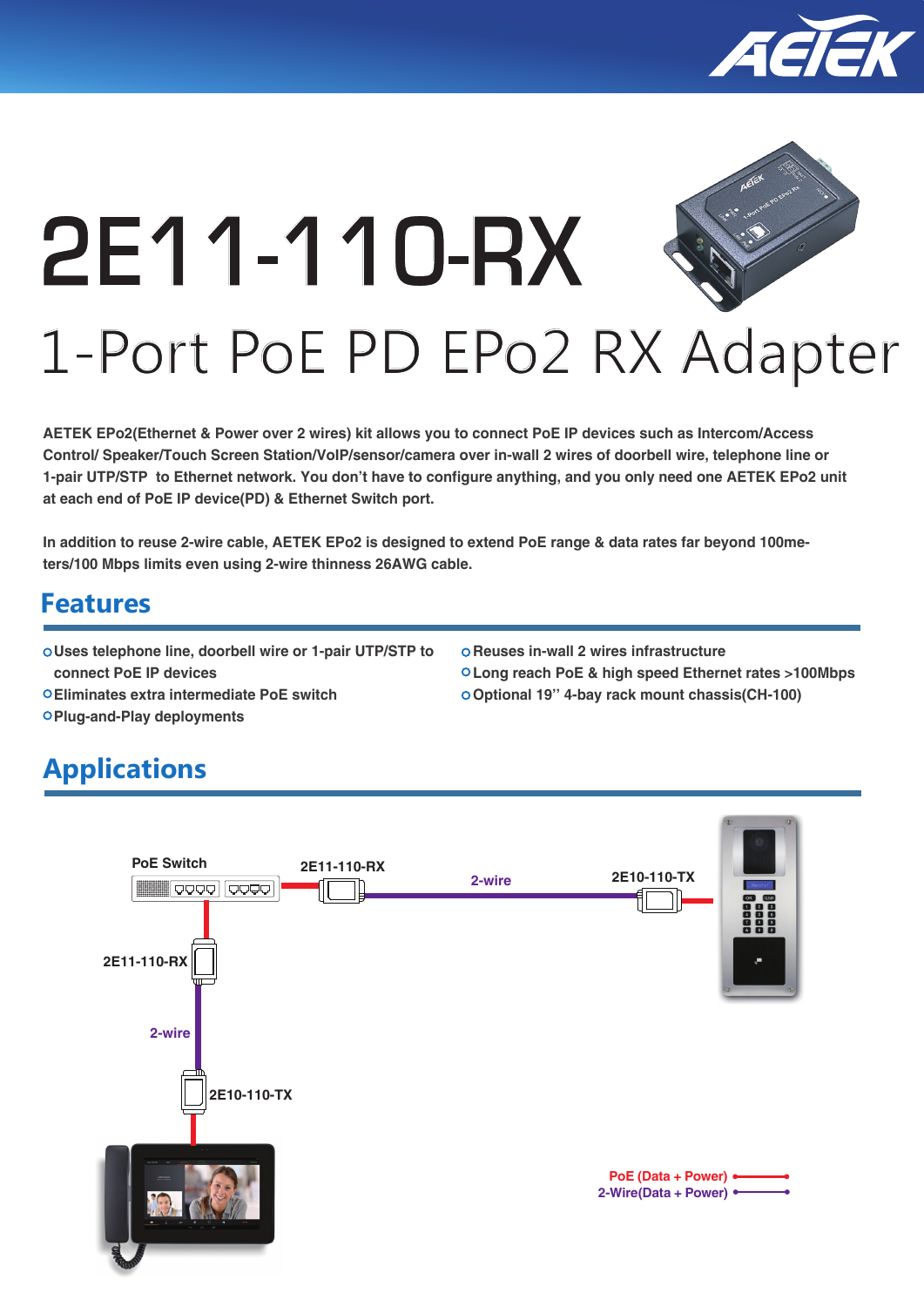# **Inercom EPo2 Application**



## **Elevator EPo2 Application**